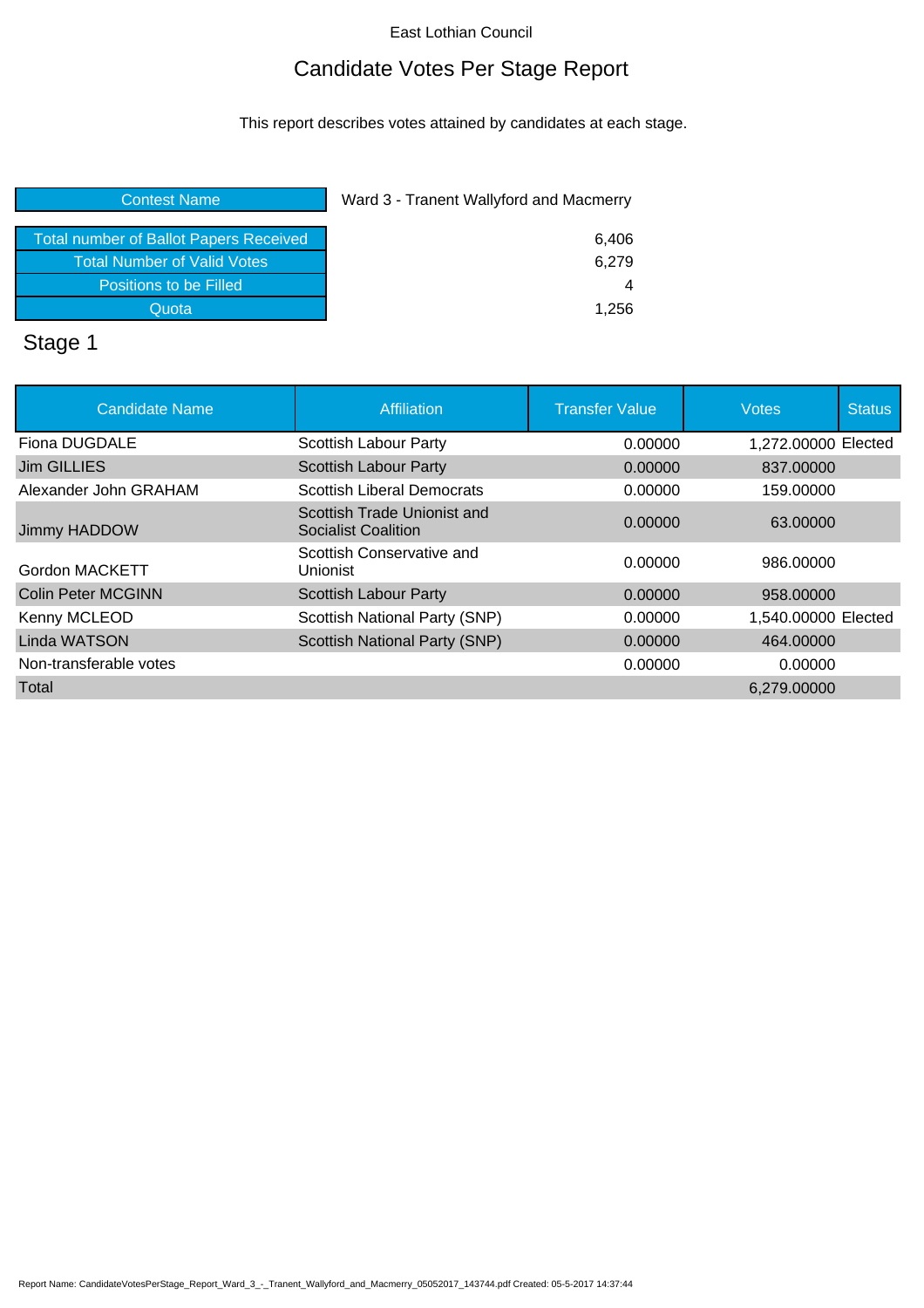### Candidate Votes Per Stage Report

This report describes votes attained by candidates at each stage.

### Stage 2

# Surplus of Kenny MCLEOD

| <b>Candidate Name</b>     | <b>Affiliation</b>                                 | <b>Transfer Value</b> | <b>Votes</b> | <b>Status</b> |
|---------------------------|----------------------------------------------------|-----------------------|--------------|---------------|
| Fiona DUGDALE             | Scottish Labour Party                              | 0.00000               | 1,272.00000  |               |
| Jim GILLIES               | <b>Scottish Labour Party</b>                       | 6.63876               | 843.63876    |               |
| Alexander John GRAHAM     | <b>Scottish Liberal Democrats</b>                  | 2.76615               | 161.76615    |               |
| Jimmy HADDOW              | Scottish Trade Unionist and<br>Socialist Coalition | 1.29087               | 64.29087     |               |
| Gordon MACKETT            | Scottish Conservative and<br>Unionist              | 1.47528               | 987.47528    |               |
| <b>Colin Peter MCGINN</b> | Scottish Labour Party                              | 10.51137              | 968.51137    |               |
| Kenny MCLEOD              | Scottish National Party (SNP)                      | $-284.00000$          | 1.256.00000  |               |
| Linda WATSON              | Scottish National Party (SNP)                      | 249.13791             | 713.13791    |               |
| Non-transferable votes    |                                                    | 12.17966              | 12.17966     |               |
| Total                     |                                                    |                       | 6,279.00000  |               |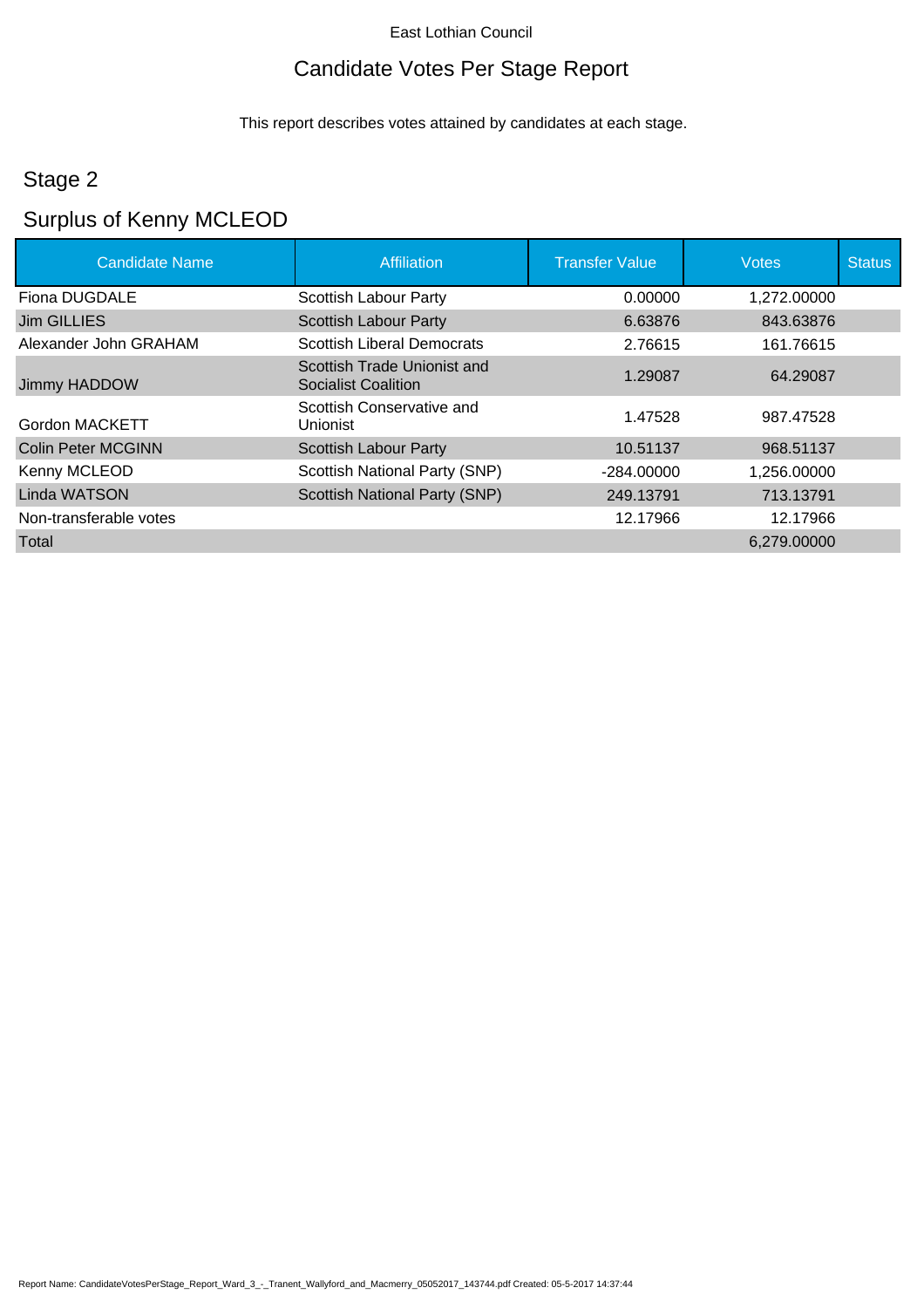### Candidate Votes Per Stage Report

This report describes votes attained by candidates at each stage.

### Stage 3

### Surplus of Fiona DUGDALE

| <b>Candidate Name</b>  | Affiliation                                               | <b>Transfer Value</b> | <b>Votes</b> | <b>Status</b> |
|------------------------|-----------------------------------------------------------|-----------------------|--------------|---------------|
| Fiona DUGDALE          | Scottish Labour Party                                     | $-16.00000$           | 1,256.00000  |               |
| <b>Jim GILLIES</b>     | <b>Scottish Labour Party</b>                              | 10.24455              | 853.88331    |               |
| Alexander John GRAHAM  | <b>Scottish Liberal Democrats</b>                         | 0.30168               | 162.06783    |               |
| Jimmy HADDOW           | Scottish Trade Unionist and<br><b>Socialist Coalition</b> | 0.23883               | 64.52970     |               |
| Gordon MACKETT         | Scottish Conservative and<br><b>Unionist</b>              | 0.33939               | 987.81467    |               |
| Colin Peter MCGINN     | <b>Scottish Labour Party</b>                              | 3.89670               | 972.40807    |               |
| Kenny MCLEOD           | Scottish National Party (SNP)                             | 0.00000               | 1,256.00000  |               |
| <b>Linda WATSON</b>    | Scottish National Party (SNP)                             | 0.18855               | 713.32646    |               |
| Non-transferable votes |                                                           | 0.79030               | 12.96996     |               |
| Total                  |                                                           |                       | 6,279.00000  |               |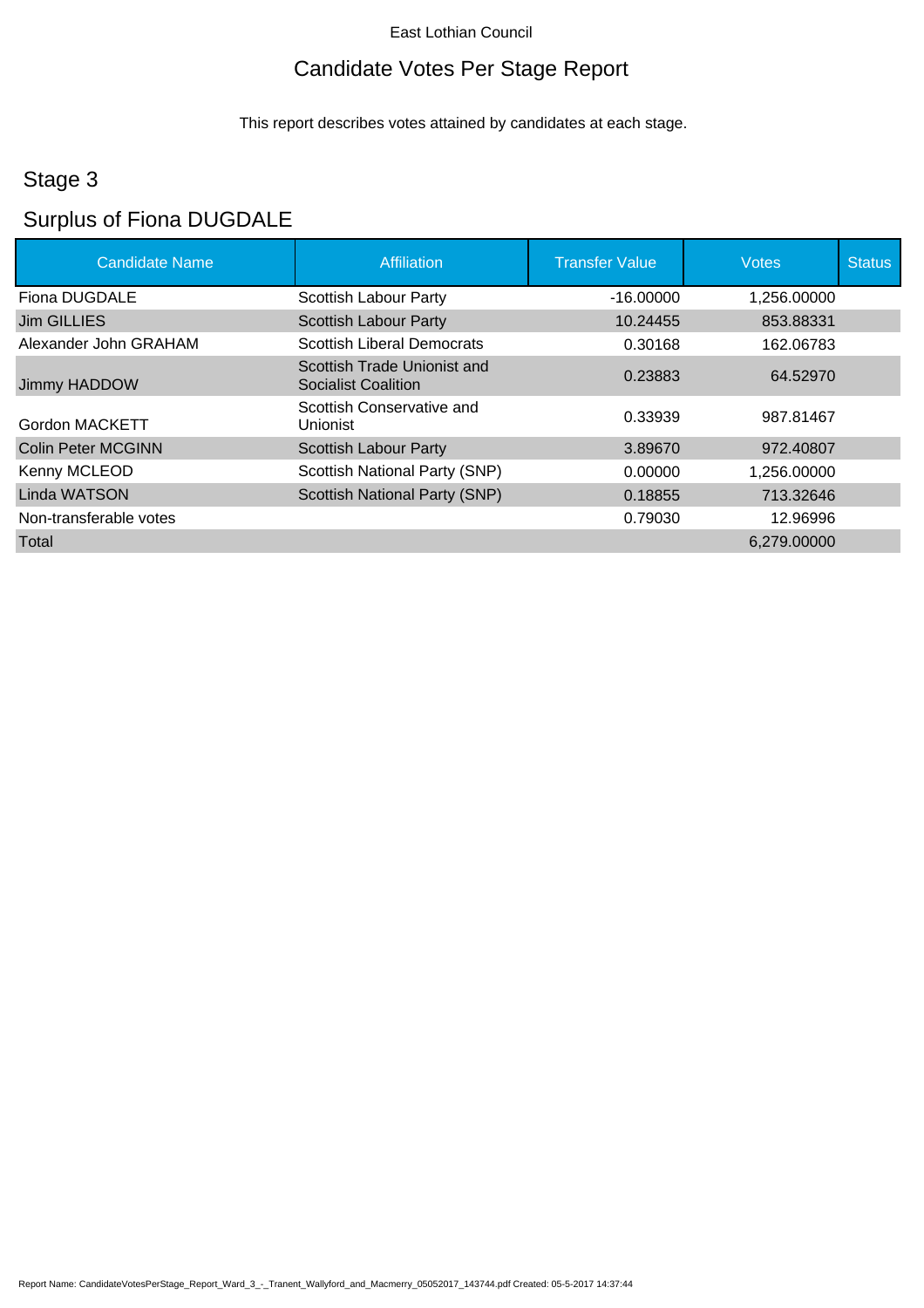### Candidate Votes Per Stage Report

This report describes votes attained by candidates at each stage.

### Stage 4

### Exclusion of Jimmy HADDOW

| <b>Candidate Name</b>  | <b>Affiliation</b>                                 | <b>Transfer Value</b> | <b>Votes</b> | <b>Status</b> |
|------------------------|----------------------------------------------------|-----------------------|--------------|---------------|
| Fiona DUGDALE          | Scottish Labour Party                              | 0.00000               | 1,256.00000  |               |
| Jim GILLIES            | <b>Scottish Labour Party</b>                       | 10.25983              | 864.14314    |               |
| Alexander John GRAHAM  | <b>Scottish Liberal Democrats</b>                  | 14.00000              | 176.06783    |               |
| Jimmy HADDOW           | Scottish Trade Unionist and<br>Socialist Coalition | $-64.52970$           | 0.00000      |               |
| <b>Gordon MACKETT</b>  | Scottish Conservative and<br><b>Unionist</b>       | 7.01257               | 994.82724    |               |
| Colin Peter MCGINN     | <b>Scottish Labour Party</b>                       | 6.06285               | 978.47092    |               |
| Kenny MCLEOD           | Scottish National Party (SNP)                      | 0.00000               | 1,256.00000  |               |
| Linda WATSON           | Scottish National Party (SNP)                      | 11.38139              | 724.70785    |               |
| Non-transferable votes |                                                    | 15.81306              | 28.78302     |               |
| Total                  |                                                    |                       | 6,279.00000  |               |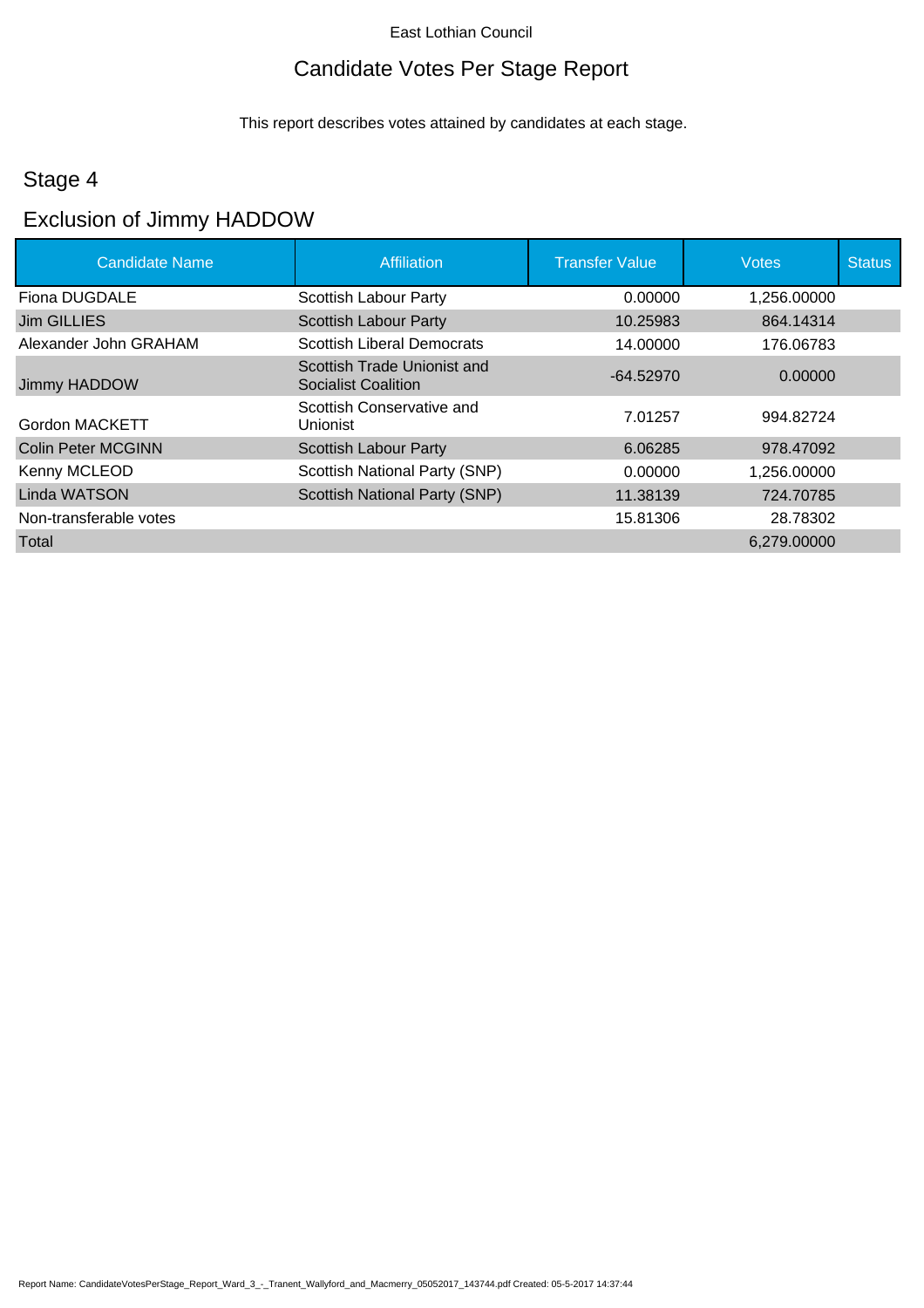### Candidate Votes Per Stage Report

This report describes votes attained by candidates at each stage.

### Stage 5

### Exclusion of Alexander John GRAHAM

| <b>Candidate Name</b>     | <b>Affiliation</b>                                        | <b>Transfer Value</b> | <b>Votes</b> | <b>Status</b> |
|---------------------------|-----------------------------------------------------------|-----------------------|--------------|---------------|
| Fiona DUGDALE             | Scottish Labour Party                                     | 0.00000               | 1,256.00000  |               |
| Jim GILLIES               | <b>Scottish Labour Party</b>                              | 32.48195              | 896.62509    |               |
| Alexander John GRAHAM     | <b>Scottish Liberal Democrats</b>                         | -176.06783            | 0.00000      |               |
| Jimmy HADDOW              | Scottish Trade Unionist and<br><b>Socialist Coalition</b> | 0.00000               | 0.00000      |               |
| <b>Gordon MACKETT</b>     | Scottish Conservative and<br>Unionist                     | 59.59094              | 1,054.41818  |               |
| <b>Colin Peter MCGINN</b> | Scottish Labour Party                                     | 21.05028              | 999.52120    |               |
| Kenny MCLEOD              | Scottish National Party (SNP)                             | 0.00000               | 1,256.00000  |               |
| Linda WATSON              | <b>Scottish National Party (SNP)</b>                      | 21.57837              | 746.28622    |               |
| Non-transferable votes    |                                                           | 41.36629              | 70.14931     |               |
| Total                     |                                                           |                       | 6,279.00000  |               |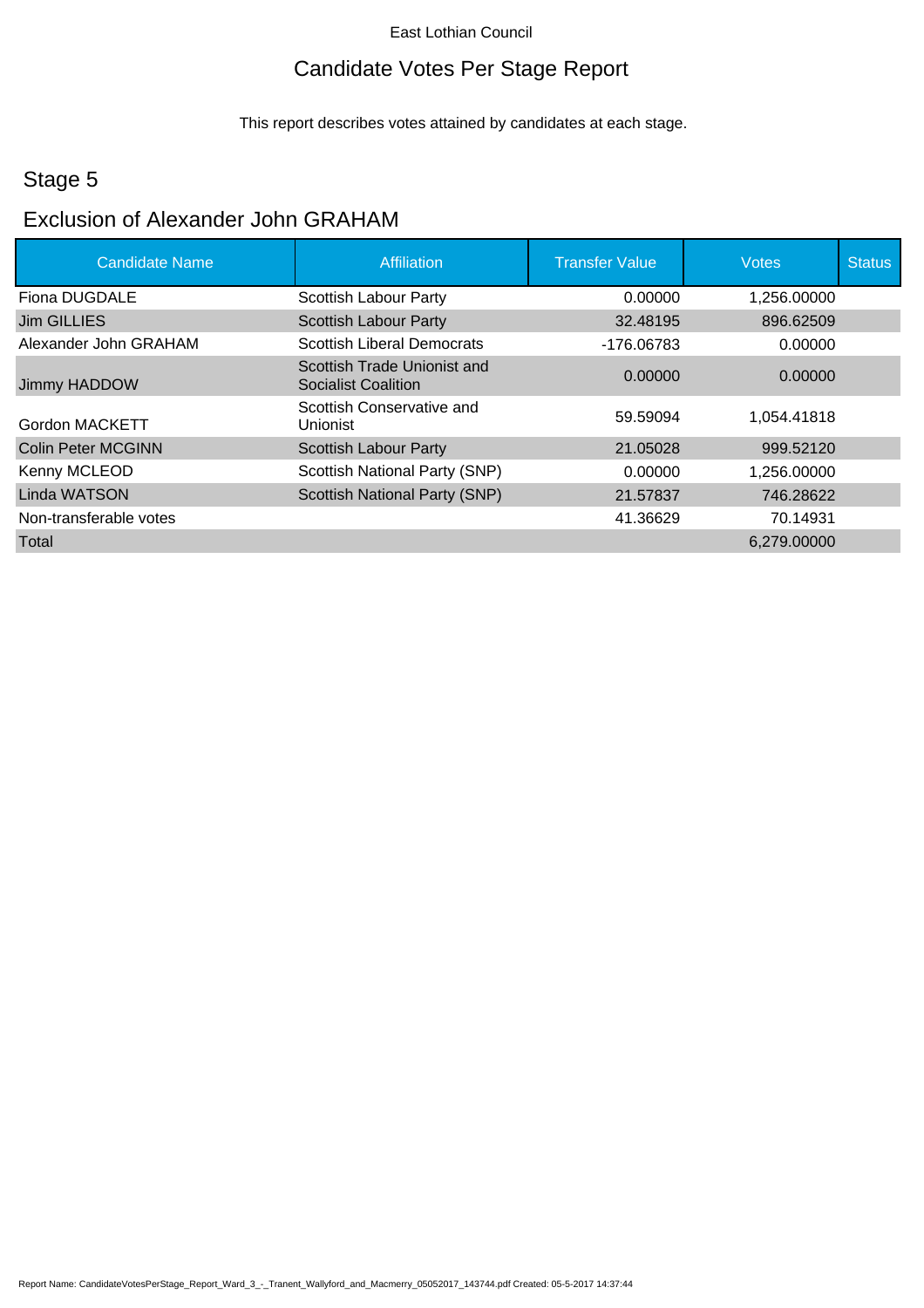### Candidate Votes Per Stage Report

This report describes votes attained by candidates at each stage.

### Stage 6

## Exclusion of Linda WATSON

| <b>Candidate Name</b>     | <b>Affiliation</b>                                 | <b>Transfer Value</b> | <b>Votes</b> | <b>Status</b> |
|---------------------------|----------------------------------------------------|-----------------------|--------------|---------------|
| Fiona DUGDALE             | Scottish Labour Party                              | 0.00000               | 1,256.00000  |               |
| Jim GILLIES               | <b>Scottish Labour Party</b>                       | 117.44864             | 1,014.07373  |               |
| Alexander John GRAHAM     | <b>Scottish Liberal Democrats</b>                  | 0.00000               | 0.00000      |               |
| Jimmy HADDOW              | Scottish Trade Unionist and<br>Socialist Coalition | 0.00000               | 0.00000      |               |
| Gordon MACKETT            | Scottish Conservative and<br>Unionist              | 35.07717              | 1,089.49535  |               |
| <b>Colin Peter MCGINN</b> | <b>Scottish Labour Party</b>                       | 102.48551             | 1,102.00671  |               |
| Kenny MCLEOD              | Scottish National Party (SNP)                      | 0.00000               | 1.256.00000  |               |
| Linda WATSON              | Scottish National Party (SNP)                      | -746.28622            | 0.00000      |               |
| Non-transferable votes    |                                                    | 491.27490             | 561.42421    |               |
| Total                     |                                                    |                       | 6,279.00000  |               |